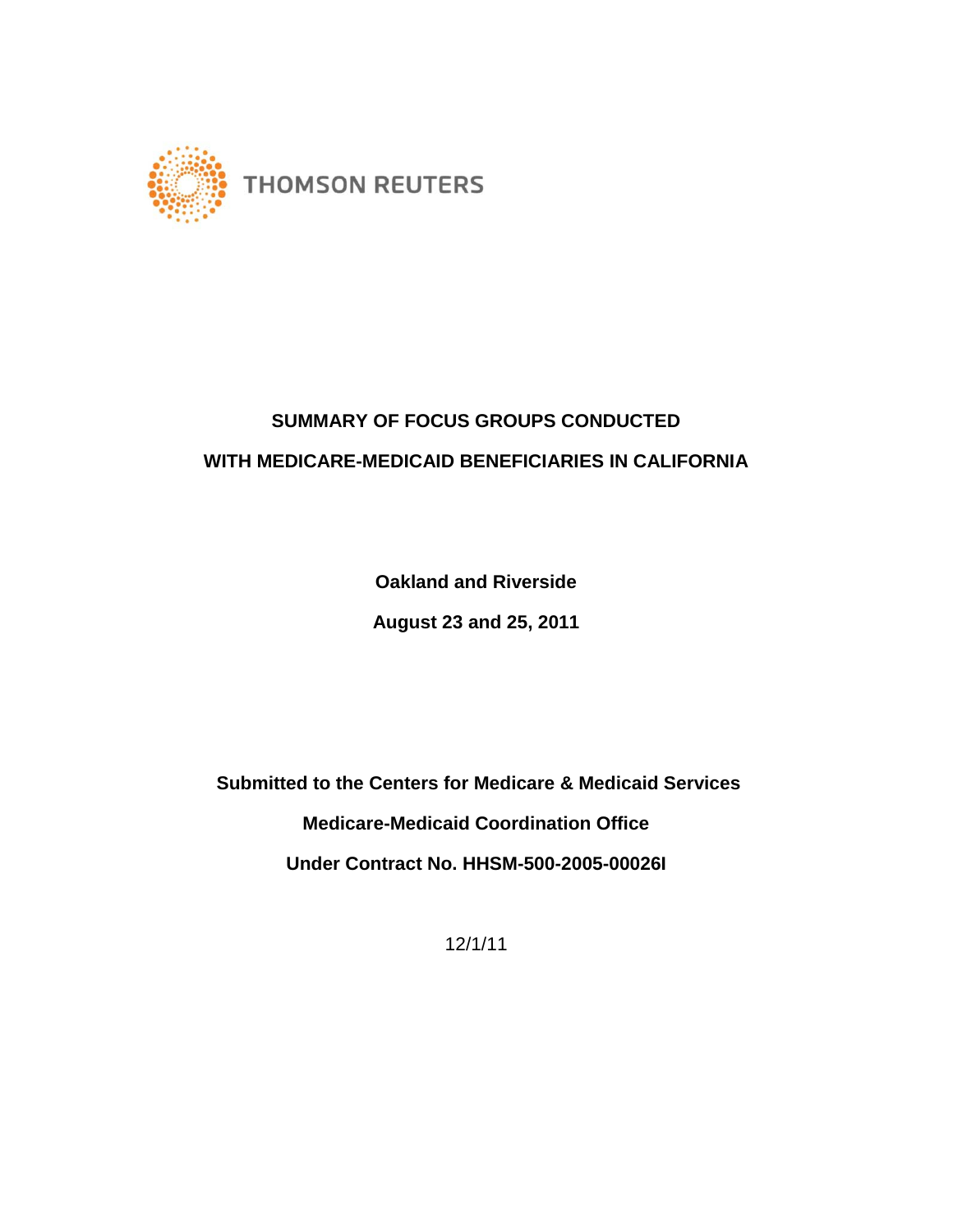## **Purpose of Focus Groups**

The federal Medicare-Medicaid Coordination Office (MMCO) within the Centers for Medicare and Medicaid Services (CMS) sponsored a series of focus groups around the country in 2011 to learn more about how Medicare-Medicaid enrollees—persons who are enrolled in both the Medicare and Medicaid programs—experience the health care system. The MMCO has also awarded design contracts to California and 14 other states to plan/develop integrated care models for Medicare-Medicaid enrollees at the state level.

In August 2011, the MMCO conducted focus groups in California in partnership with the California Department of Health Care Services and two health plans, Alameda Alliance for Health and Inland Empire Health Plan. The California focus groups contribute both to MMCO's efforts to improve care nationally and California's efforts to reform health care delivery within the State. The objectives of the California focus groups were to:

- Learn about how Medicare-Medicaid enrollees perceive their Medi-Cal and Medicare coverage. Do they understand the difference? Do they think of them as separate, or as a package?
- Gain insight as to how Medicare-Medicaid enrollees make enrollment decisions, including, where available, the decision to enroll in integrated care (same plan for both Medicare and Medi-Cal).
- Identify coordination issues experienced by Medicare-Medicaid enrollees, and probe whether coordination is better, worse or the same for enrollees who are in integrated care v. those who are not.

## **Planning and Conducting the Focus Groups**

Thomson Reuters and its partner, The Zacharias Group, conducted the focus groups under contract to the Medicare-Medicaid Coordination Office. The California Department of Health Care Services identified 2 health plans that offer both Medi-Cal and Medicare Advantage products, have significant enrollment among Medicare-Medicaid enrollees and were willing to draw random samples from their membership. Based on the objectives above, profiles were developed for each group to ensure that people with a variety of needs and experiences were invited. We then worked with the health plans to invite 350 persons per group who were randomly drawn from subsets of plan members who met the profile characteristics. Four groups were held between August 23 and 25, 2011. Table 1 provides the location, profile and number of participants who attended each group.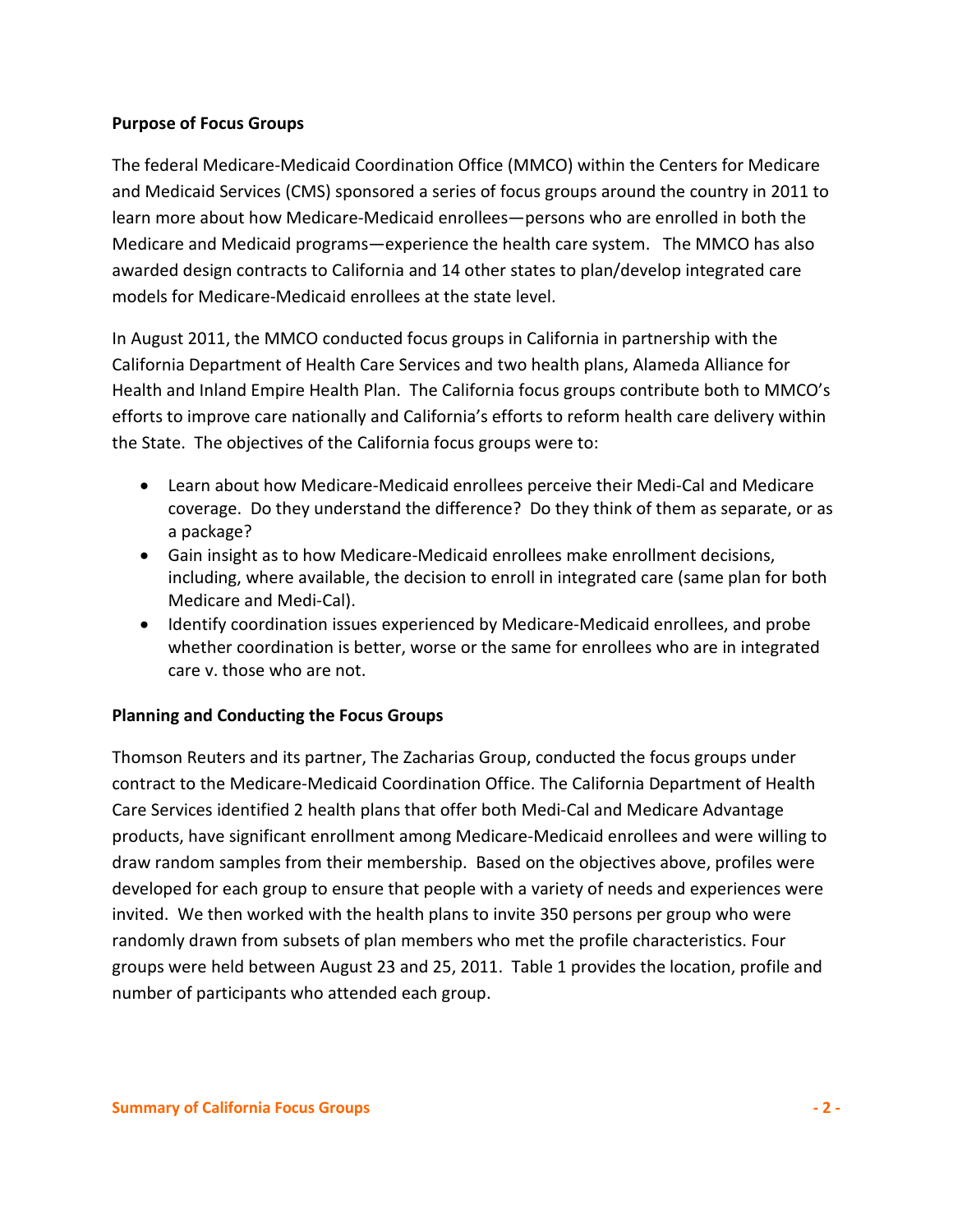#### **Table 1. Description of California Focus Groups**

| <b>Group Profile</b>                                          | Date & Location       | # Attending |
|---------------------------------------------------------------|-----------------------|-------------|
| Service Area: Alameda County                                  | Oakland               | 8           |
| Service Delivery: Integrated Product (Medicare and Medi-      | August 23, 2011       |             |
| Cal from same plan)                                           | 10:30 a.m.            |             |
| <b>Beneficiaries:</b> Medicare-Medicaid enrollee; 65 years or |                       |             |
| older.                                                        | <b>Quantum Market</b> |             |
|                                                               | Research              |             |
| Service Area: Alameda County                                  | Oakland               | 9           |
| Service Delivery: Medi-Cal Managed Care; Medicare any         | August 23, 2011       |             |
| option (integrated with Medi-Cal plan, received through       | 1:30 p.m.             |             |
| plan or FFS)                                                  |                       |             |
| Beneficiaries: Medicare-Medicaid enrollee; 65 years or        | <b>Quantum Market</b> |             |
| older; Chinese speaking.                                      | Research              |             |
|                                                               |                       |             |
| Service Area: Riverside and San Bernardino Counties           | Riverside             | 9           |
| Service Delivery: Medi-Cal Managed Care; Medicare             | August 25, 2011       |             |
| elsewhere (received through plan or FFS)                      | 10:30 p.m.            |             |
| Beneficiaries: Medicare-Medicaid enrollee; 18-64 years of     |                       |             |
| age; lives within 20 miles of research facility.              | Athena Research       |             |
|                                                               | Group                 |             |
| Service Area: Riverside and San Bernardino Counties           | Riverside             | 10          |
| Service Delivery: Integrated Product (Medicare and Medi-      | August 25, 2011       |             |
| Cal from same plan)                                           | 1:30 p.m.             |             |
| Beneficiaries: Medicare-Medicaid enrollee; 18-64 years of     |                       |             |
| age; lives within 15 miles of research facility.              | Athena Research       |             |
|                                                               | Group                 |             |
| <b>Total All Groups:</b>                                      |                       | 36          |

Transportation was provided for those who had requested assistance. The groups included participants who used wheel chairs or walkers for mobility, and a deaf person. The groups were moderated by Lee Zacharias and lasted 90-120 minutes. A translator was used for the Chinese language group and sign language interpreters for the group with a deaf participant. (For more details on how participants were recruited, see Appendix A.)

The moderator used a discussion guide to ensure that key topics were addressed, but also allowed and encouraged spontaneous discussion. We reviewed transcripts from the focus groups and summarized participants' responses by objective. Observations that came up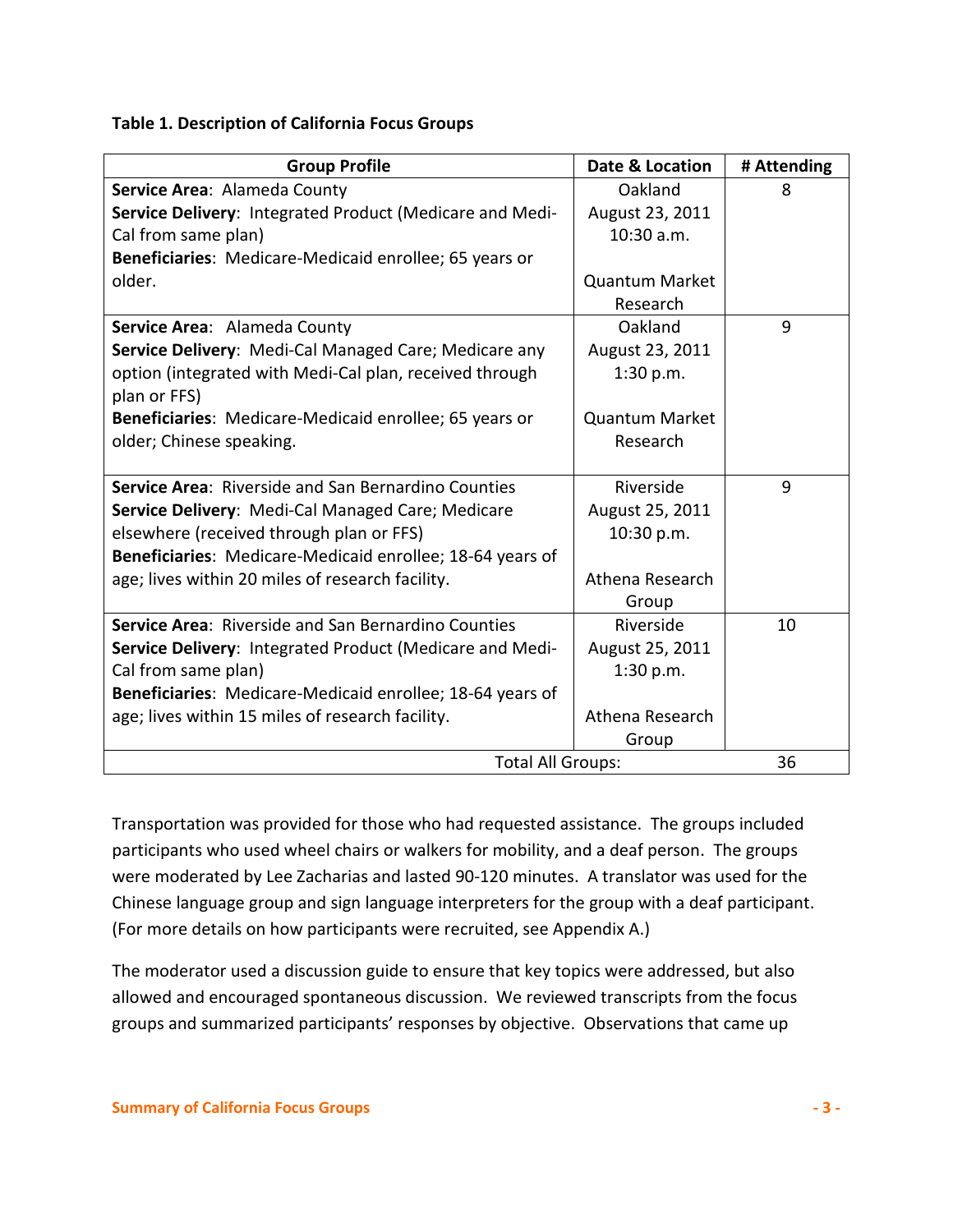frequently but were not directly related to the 3 objectives are summarized as "Other Observations."

## **Findings by Objective**

# *Objective 1: Learn about how Medicare-Medicaid enrollees perceive their MediCal and Medicare coverage. Do they understand the difference? Do they think of them as separate, or as a package?*

• Overall, members understood that Medicare and Medi-Cal were separate programs, but most were not familiar with the differences. A few identified Medicare as federal and Medi-Cal as state. A few understood that Medicare is the first payer and covers 80% of hospital and doctor bills, and Medi-Cal supplements the coverage.

*"Medi-Cal pays what's left over."*

*"I'm not sure which one covers what. I just give them my cards and say, "here!"* 

• Participants of the "integrated" groups (those receiving both Medicare and Medi-Cal through the same plan) viewed the two programs as a single package being delivered by the health plan. Members of the integrated groups were very happy with the comprehensive nature of their coverage.

# *Objective 2: Gain insight as to how Medicare-Medicaid enrollees make enrollment decisions, including, where available, the decision to enroll in integrated care (same plan for both Medicare and Medi-Cal).*

• Some participants reported having made an enrollment decision in response to a provider or case worker recommendation.

*"My doctor recommended it. He said it was a good plan."*

*"My Medi-Cal social worker suggested it."*

*"I'd like to be on Dual Choice, but my psychiatrist won't take it, so I have to stay on straight Medicare."*

• In Riverside (which consisted of persons under 65), some participants reported that their children had been enrolled with the plan, they were familiar with it, and wanted the same plan for themselves when they became dually eligible.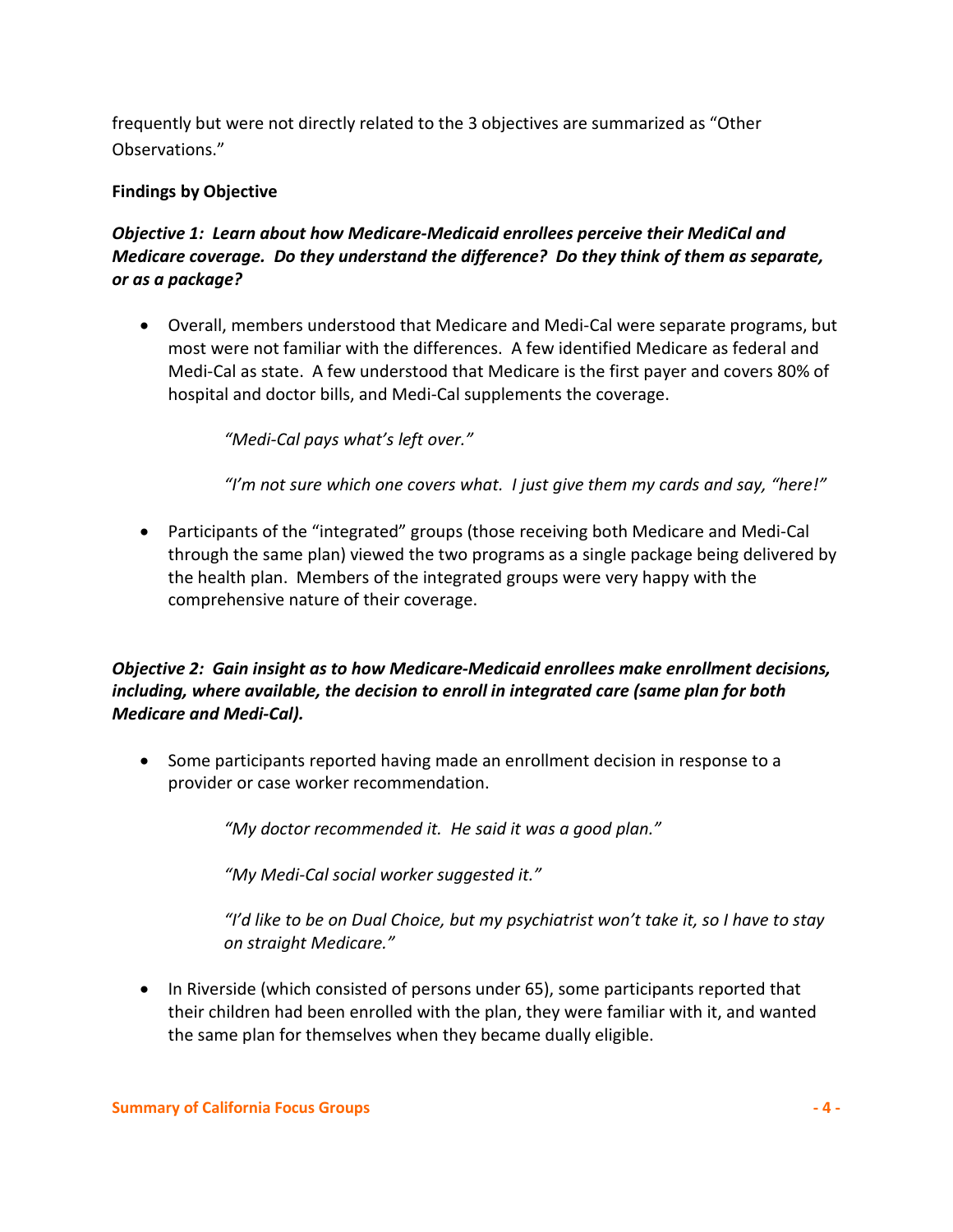• Several participants in both locations reported that they chose integrated care (Medicare and Medi-Cal through the same plan) as a result of direct communication with a health plan. Some had heard a presentation at a senior center, health fair, Chinese festival or other venue, and had requested one-on-one follow-up. Others received a call or letter from their existing Medi-Cal plan, letting them know that they could add Medicare to their existing coverage with the plan.

> *"I heard a presentation at our senior housing, and I wanted to know more, so a lady came to my apartment. She made it very easy for me."*

• Several reported that they were attracted to integrated plans because they offered dental services. A few people mentioned eye glasses or transportation as benefits of integrated care.

*"They cover eyes, teeth, everything!"*

• Others noted that the elimination of cost sharing was very important.

*"Medicare Advantage was OK at first, but then the monthly payment started creeping up. When I started, it was \$30 a month, but then it was going to be \$300, so that's when I switched to the Comprehensive."*

• Participants enrolled in integrated plans reported having no problems or concerns with paperwork.

*"I would have been lost" [if he had been required to do his own paperwork].*

• Some expressed a concern with making any switch, due to fear of losing benefits and not being aware of the loss.

*"They'll tell you what you will get, but not what you won't get."*

- Some participants could not recall or explain how they had chosen a health plan. No one reported having received choice counseling from an enrollment broker.
- No one was familiar with the term "fee-for-service." They did not identify this as an option. A few people referred to "straight" Medicare when referring to FFS.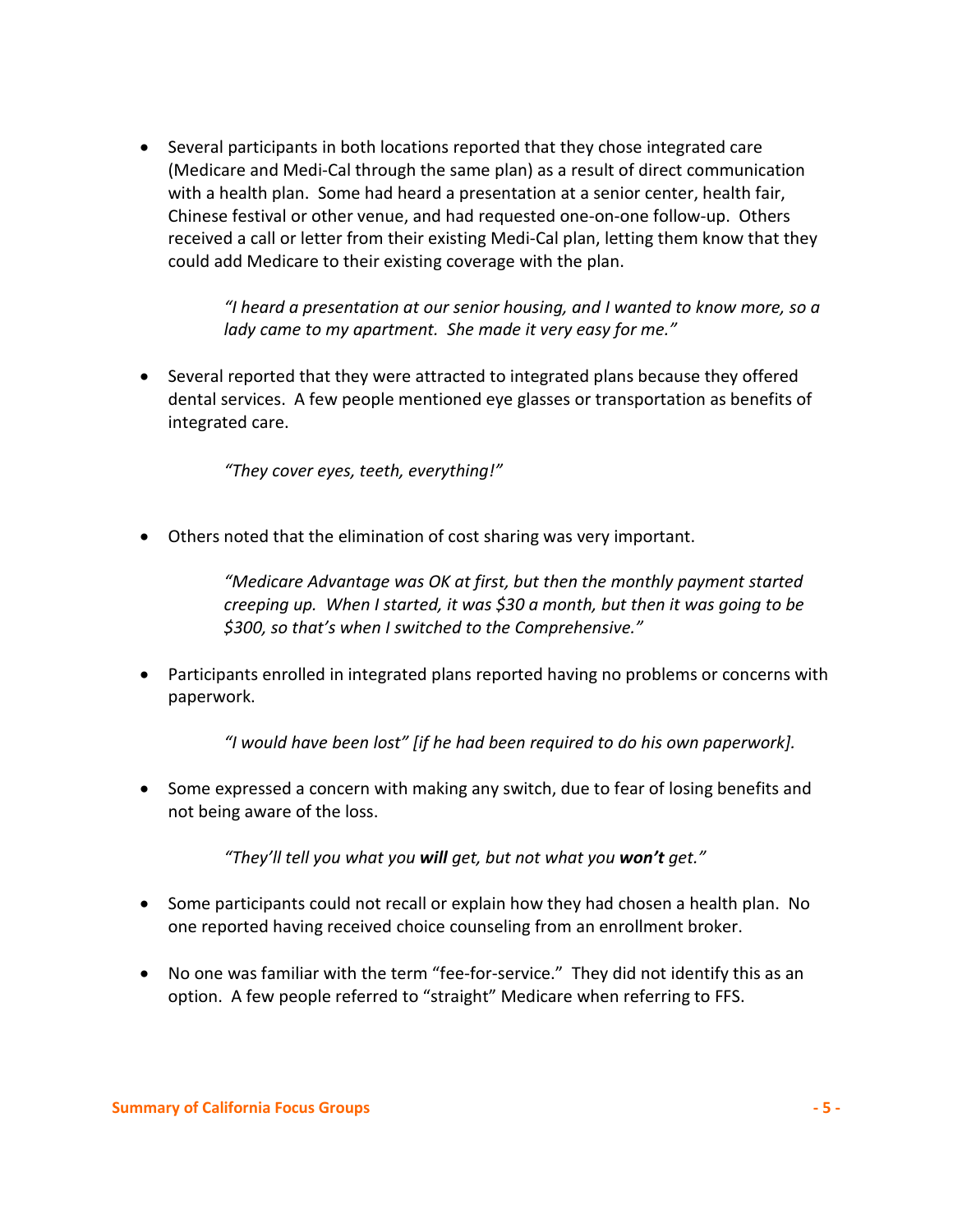## *Objective 3: Identify coordination issues experienced by Medicare-Medicaid enrollees, and probe whether coordination is better, worse or the same for enrollees who are in integrated care v. those who are not.*

- Participants from integrated plans reported a more seamless experience than those in separate plans. When those in integrated plans had problems (e.g., trouble with authorization for a service), they reported that a single call to the plan usually took care of the problem.
- Participants in integrated plans reported that their primary care practitioners (PCPs) and specialists were in communication with one another.
- In contrast, those who were in two separate plans for Medicare and Medi-Cal reporting getting "the runaround," in which they call one plan and are told to call the other plan.

*"I get a lot of back-and-forth between Medi-Cal and Medicare. It would be nice if someone could help me with that."*

• Participants in both integrated and Medi-Cal-only plans reported that they liked getting calls from their plans. They noted that getting regular calls made them feel like someone was watching out for them. They appreciated getting calls even if they had no issues or problems to report. (Not everyone had received calls, and it was unclear if those who were receiving calls had been targeted because of their service use or conditions.)

> *"They call me to see if I have everything I need. Sometimes they call to see if I'm taking my medication."*

• Coordination of benefits appeared to be much more important to participants than clinical coordination of care.

> *"Everything is covered. I just give them one card and I don't have to worry about co-pays, or which program pays what."*

"*My plan doesn't help me with Medicare problems. They tell me I have to call Social Security. There should be some functionality—I have both Medi-Cal and Medicare—they should help me with that."*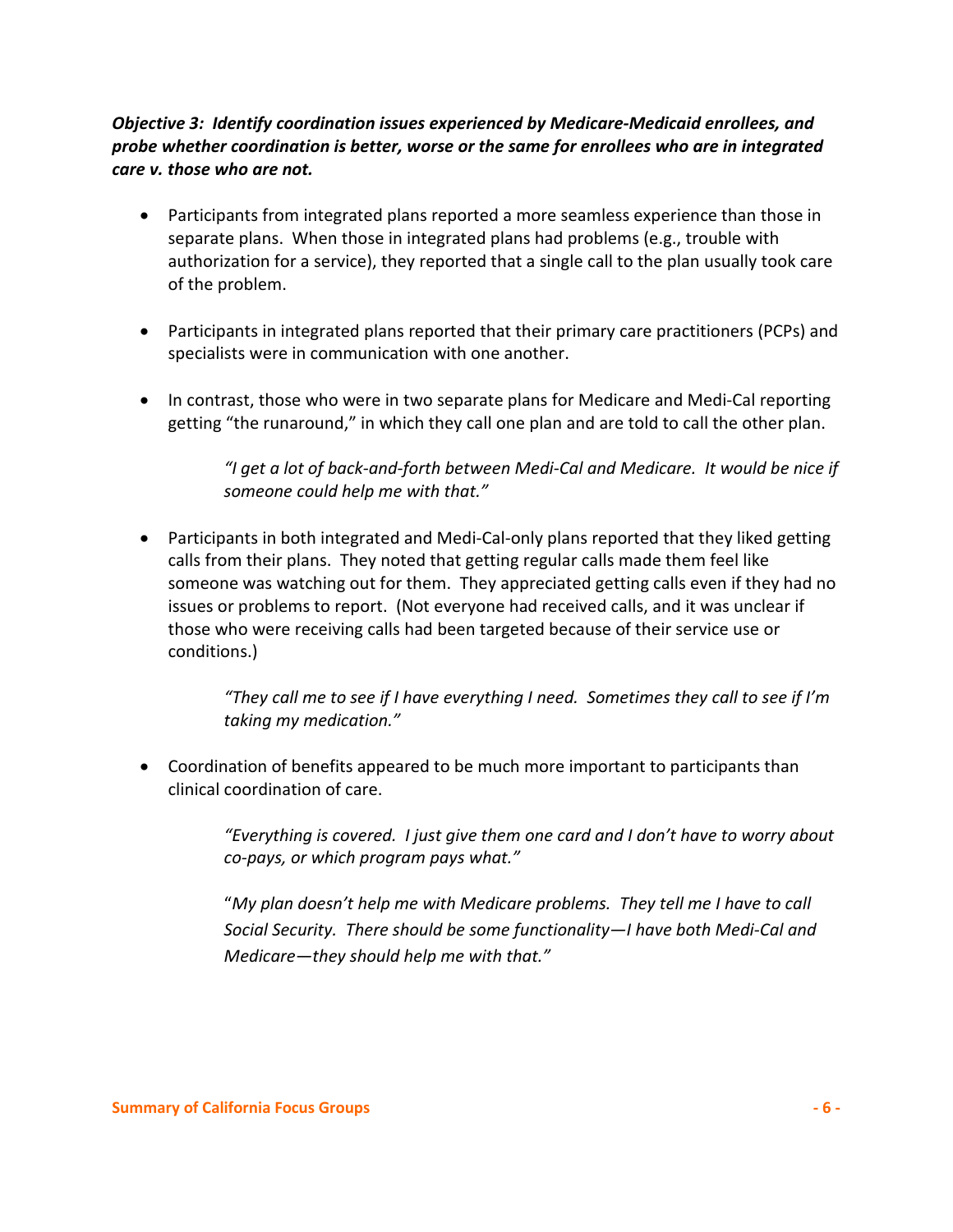• The PCP's role in coordinating care (e.g., making referrals to specialists) is viewed by some as very helpful. Others view it as a restriction that is not necessarily beneficial to them.

*"He knows all the best specialists and can get me in to see them."*

*"I can't just see a specialist. I have to get a referral from my regular doctor first."*

- In Oakland, several participants in the integrated care group reported relying on various parts of Lifelong<sup>[1](#page-6-0)</sup> for the things they needed, including primary care, dental, social work and legal services. When asked where they went if they had a problem, many mentioned that Lifelong can address most of their needs. When asked if they called the health plan for help with problems, participants responded that they would call the plan if they had questions about how the plan works or what it covers, or if they were having problems with service authorization. (Lifelong was not mentioned in the Chinesespeaking group, which had a mix of participants in integrated care or only Medi-Cal managed care.)
- Regarding admissions, participants reported a range of coordination experiences across the groups. Some had been referred to the hospital by their PCPs. Others had gone through the emergency room, without their PCPs' knowledge, but reported that their PCPs were notified soon after their admission. Others reported that their PCPs did not know of their admission until they notified them personally. Some reported that their medication was switched in the hospital, and their PCP was not aware of the change.

# **Other Findings**

## *Primary Care Practitioners (PCPs)*

- Everyone reporting having a PCP. About half the participants had long-term relationships with their PCPs (5 years or more).
- When asked what they want in a PCP, engagement emerged as a very important issue.

<span id="page-6-0"></span> $1$  Lifelong Medical Care is a nonprofit safety net provider of medical, dental, and social services, located in Alameda County.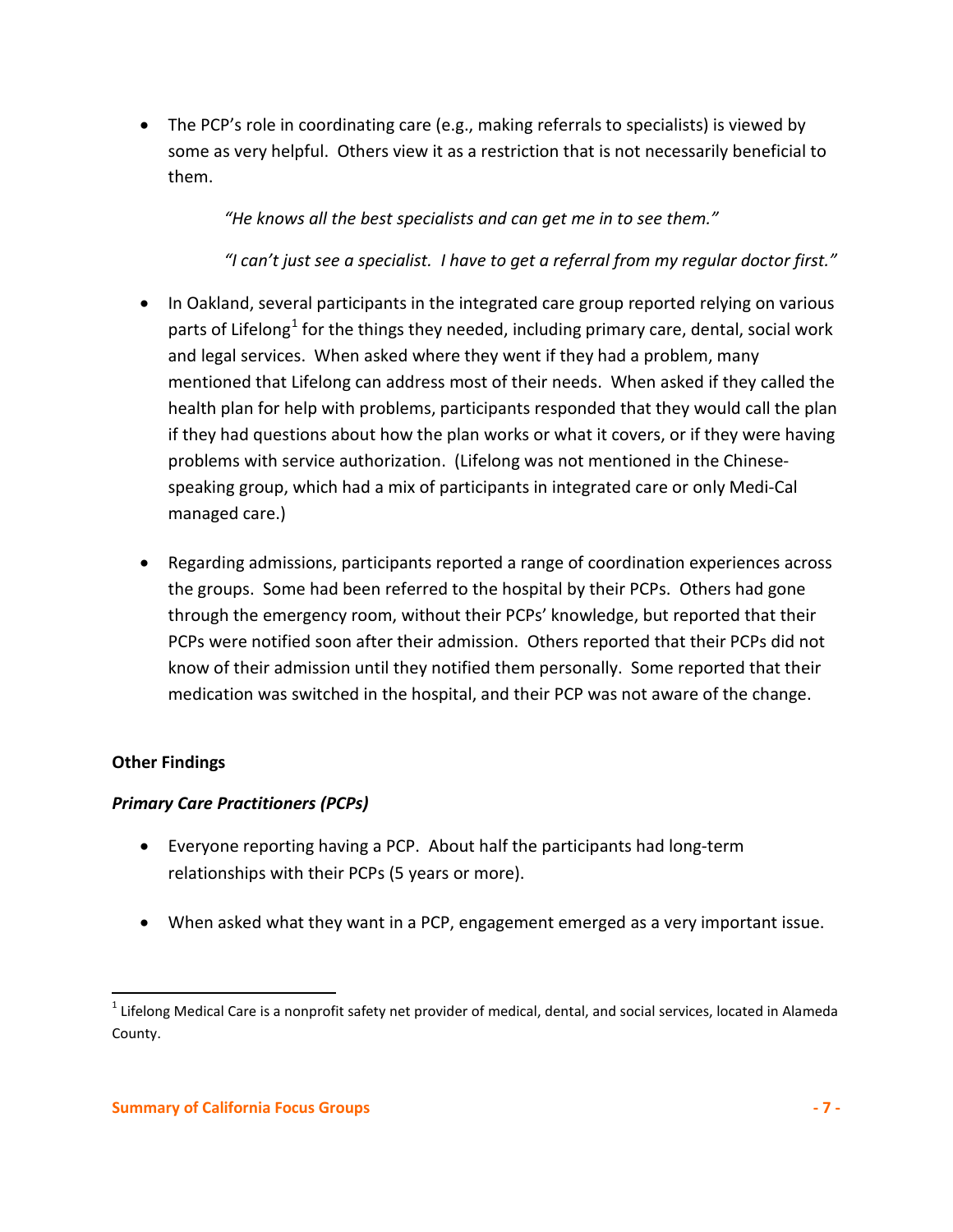*"I want someone who knows me. Someone who looks at my chart, and actually asks me a question from my chart."*

*"All my doctor cares about is my blood sugar, which I don't care about—I care about my MS and they put it on the back burner."*

*"I like my doctor to shake my hand and give me eye contact."*

*"Someone who pays attention and asks lots of questions."*

*"Someone who listens and takes me seriously. Just because I'm a patient doesn't mean I'm an idiot."*

*"A doctor who trusts you as much as you trust him."*

*"Bedside manner."*

- Participants in the Chinese-speaking group identified having a Chinese doctor who speaks Chinese as very important. (A few reported disappointment in having selected young Chinese doctors, and learning upon meeting them that they do not speak Chinese.)
- Other PCP preferences included: age (at least 40 years old); education; competence; and availability on weekends.

#### *Prescription Drugs*

• Participants in all groups reported good access to prescription drugs. For most, the copays (ranging from \$0 to \$3.30) were not a major barrier. Several reported that their pharmacists were very helpful in solving issues, such as expired prescriptions, drug interactions and formulary issues. One person reported that the pharmacist had come to his home.

#### *Use of Emergency Services*

• Several participants who had used the emergency room in the past year reported having called their PCPs first, and being advised to go to the emergency room. One person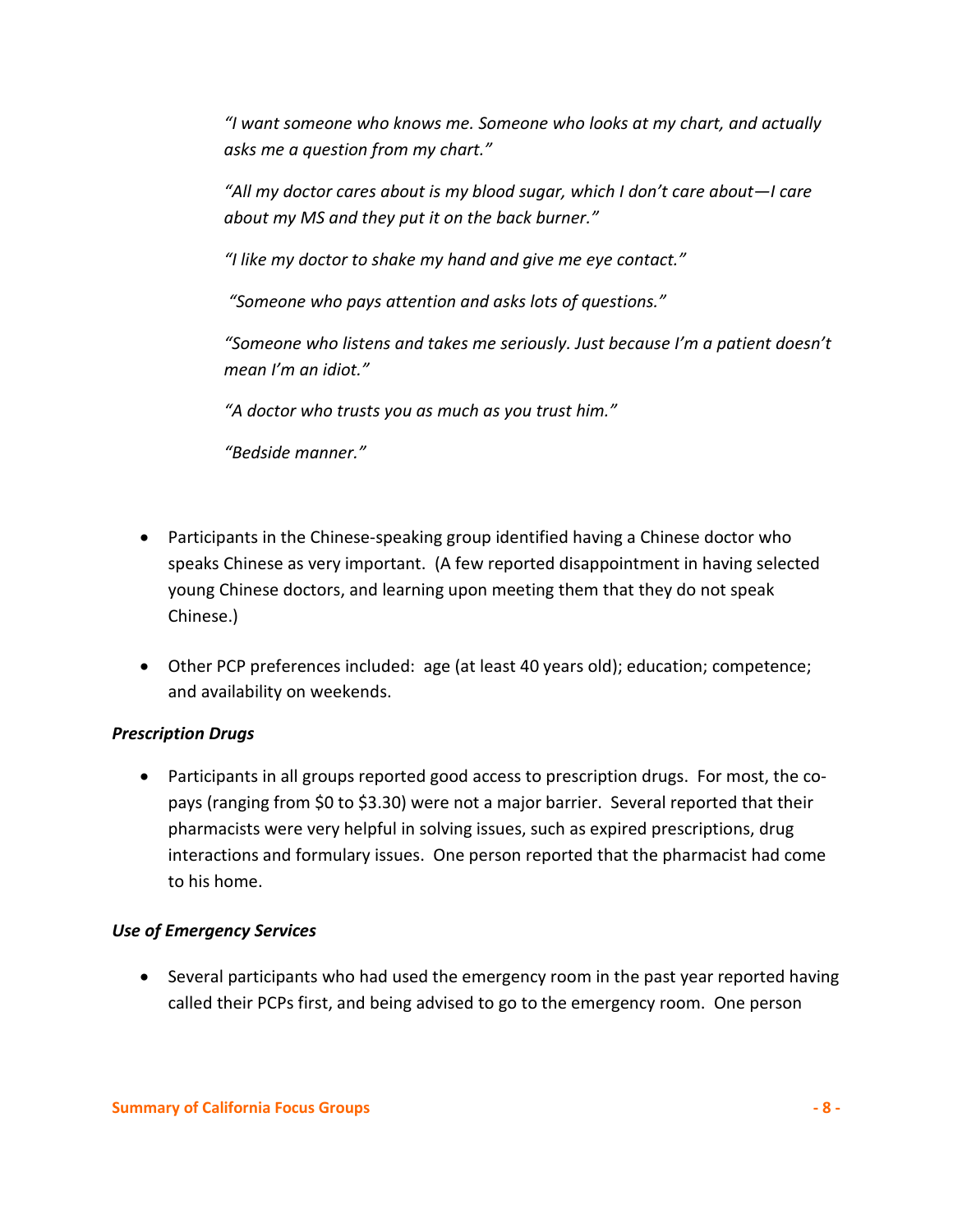reported that his PCP advised him to always call 911 and go by ambulance, rather than going on his own, because it reduces the wait time when you arrive.

## *Traditional Treatment*

• Several Chinese-speaking participants reported using traditional herbalists, but did not see this as related to their plans, since it is not covered by the plans. They said they do not report seeing herbalists to their PCPs.

## *Receiving Information*

- Most participants reporting that mail is their preferred method for receiving information. One person suggested using larger font on written materials, and this was seconded by several others.
- Several participants noted that the material needs to be simple, and focus on what they need to know. Benefits were cited as the most important information, with an emphasis not only on what is covered, but also what is not covered.
- Some of the Chinese speaking participants reported that they now received information in Chinese, but they had to specifically request it. One person suggested that this preference should be specifically probed at enrollment, because many people do not know that Chinese language materials are available.

#### *Suggested Improvements*

When asked what they would change about their health care, the following suggestions were made.

- Better coverage of dental and eye care.
- Less paper coming to the house.

*"Stop sending bills that say, "this is not a bill."*

• Quicker approval time for referrals to specialists.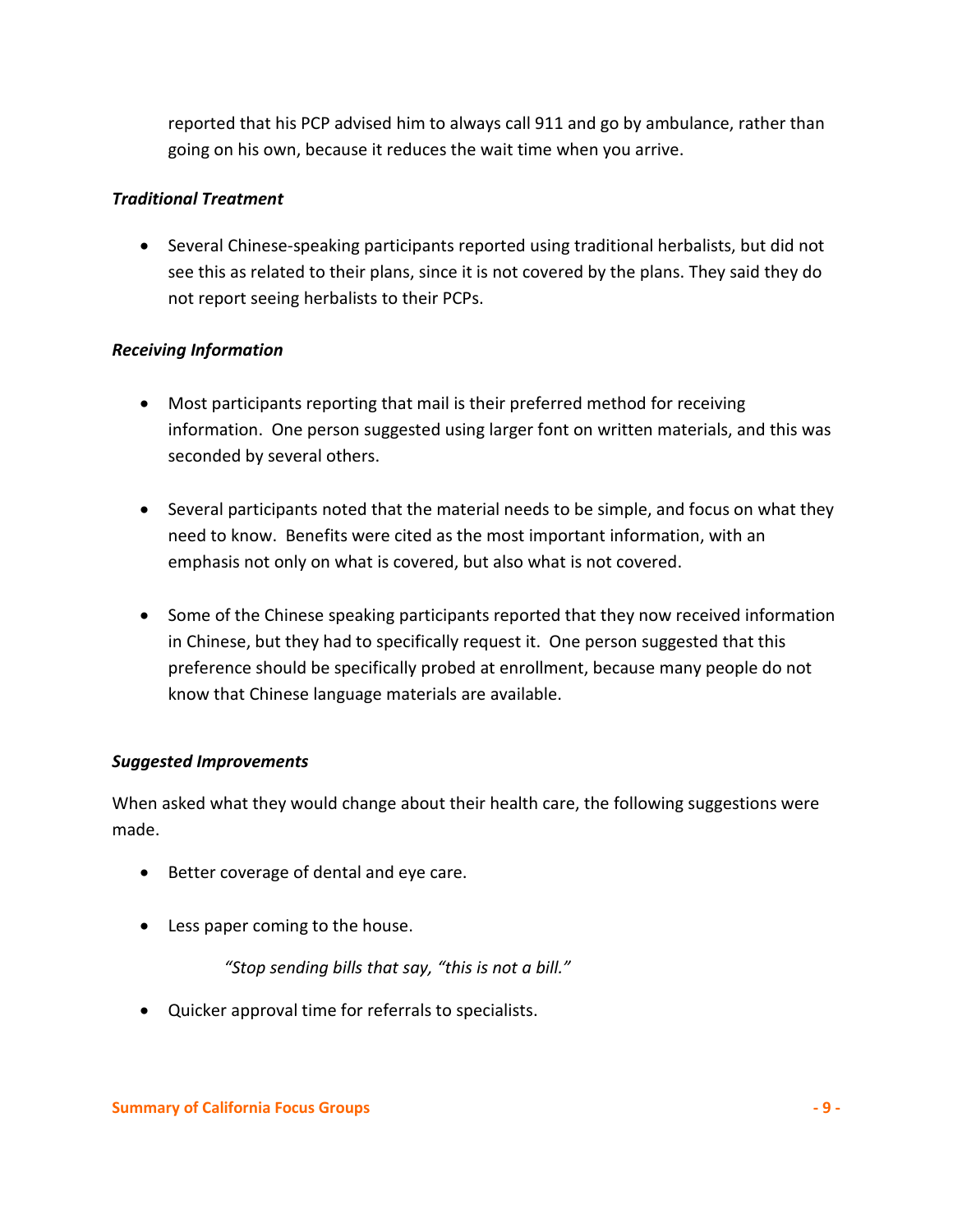- Make materials easier to understand.
- Make redetermination for Medi-Cal less confusing. Have Medi-Cal call you back within 24 hours, which is promised on a recorded message but not delivered.